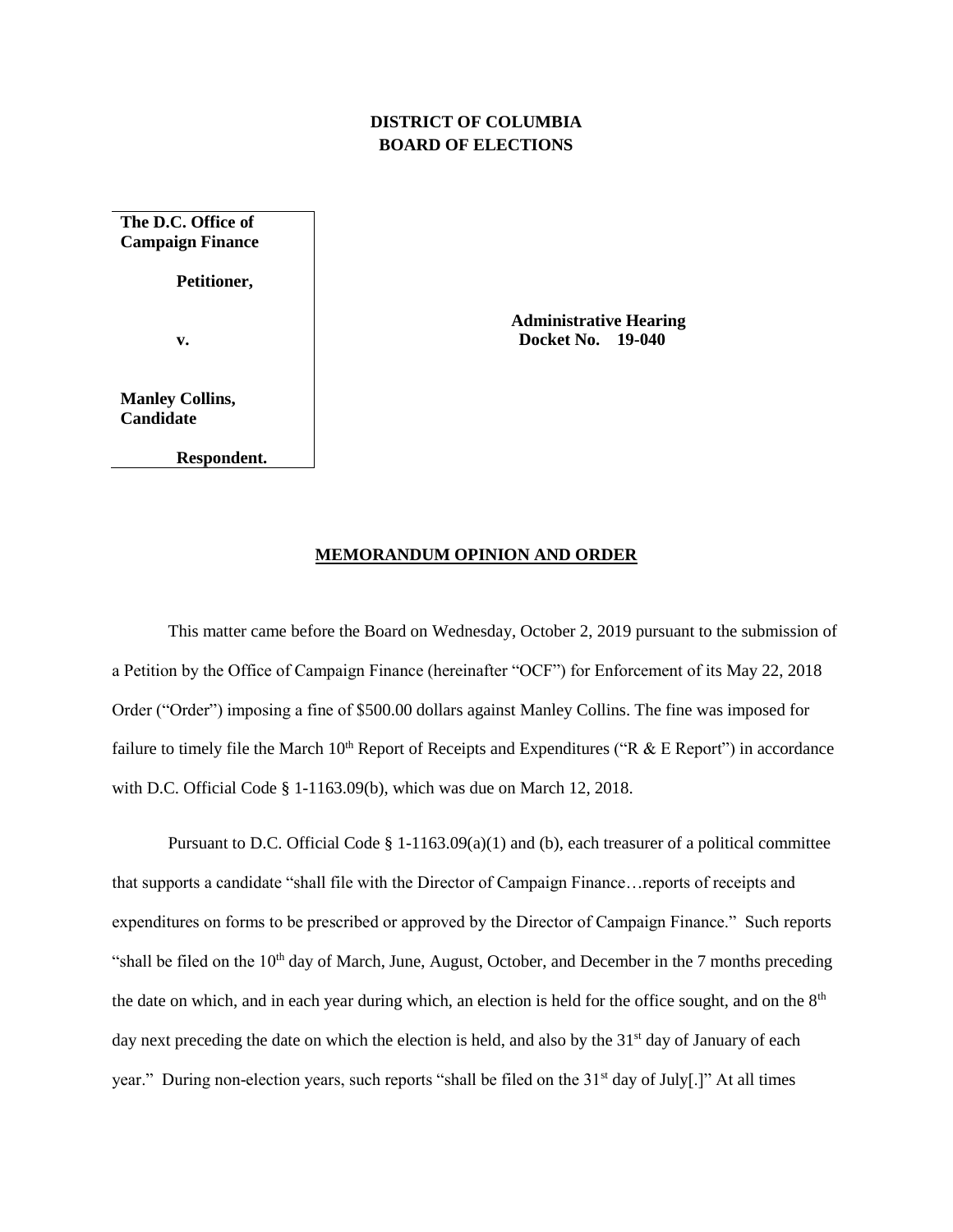pertinent hereto, Respondent was required to file by the required due date. Respondent failed to timely file the March  $10^{th}$  R & E Report by March 12, 2018.

Pursuant to 3 DCMR §§3709.3 and 3709.4, OCF issued to the Respondent a Notice of Hearing, Statement of Violations, and Order of Appearance ("Notice of Hearing") dated March 27, 2018, ordering him to appear at an informal hearing on April 9, 2018, and show cause why he should not be found in violation of the D.C. Campaign Finance Act of 2011, as amended by D.C. Official Code § 1-1163.01 *et seq.*, and fined accordingly. Pursuant to 3 DCMR § 3709.4(f), the Notice of Hearing was served by regular mail on March 27, 2018. The Respondent appeared at the informal hearing and filed his R  $\&$  E Report on June 23, 2018.

The penalty established by 3 DCMR  $\S$ § 3711.1(b) and 3711.2(f) for failure to file the March 10<sup>th</sup> R & E Report required by D.C. Official Code § 1-1163.09(b) is a fine of \$50 per day for each business day subsequent to the due date. In accordance with D.C. Official Code § 1-1163.35(a)(3) and 3 DCMR § 3711.5, Respondent may be fined a maximum of \$4,000 for failing to timely file an R  $\&$  E Report. Under 3 DCMR § 3711.8, for good cause shown, the Director of Campaign Finance may modify, rescind, dismiss, or suspend any fine. On the basis of the record and the recommendation of the Hearing Officer, the Director issued the Order imposing a fine of \$500.00 dollars for failure to timely file the March  $10<sup>th</sup> R$ & E Report, in accordance with D.C. Official Code § 1-1163.09(b). Because the Respondent did not seek review of the penalty with the Board of Elections pursuant to 3 DCMR § 3709.11, the fine of \$500.00 became effective on June 13, 2018, the 16<sup>th</sup> business day following the issuance of the Order of the Director, pursuant to 3 DCMR §§ 3711.6 and 3711.7. Pursuant to 3 DCMR §§ 3711.6 and 3711.9, the deadline for payment of the fine imposed was June 26, 2018, which was the  $10<sup>th</sup>$  business day after the effective date of the issuance of the Order. To date, the Respondent has failed to pay the fine imposed by the Order.

2